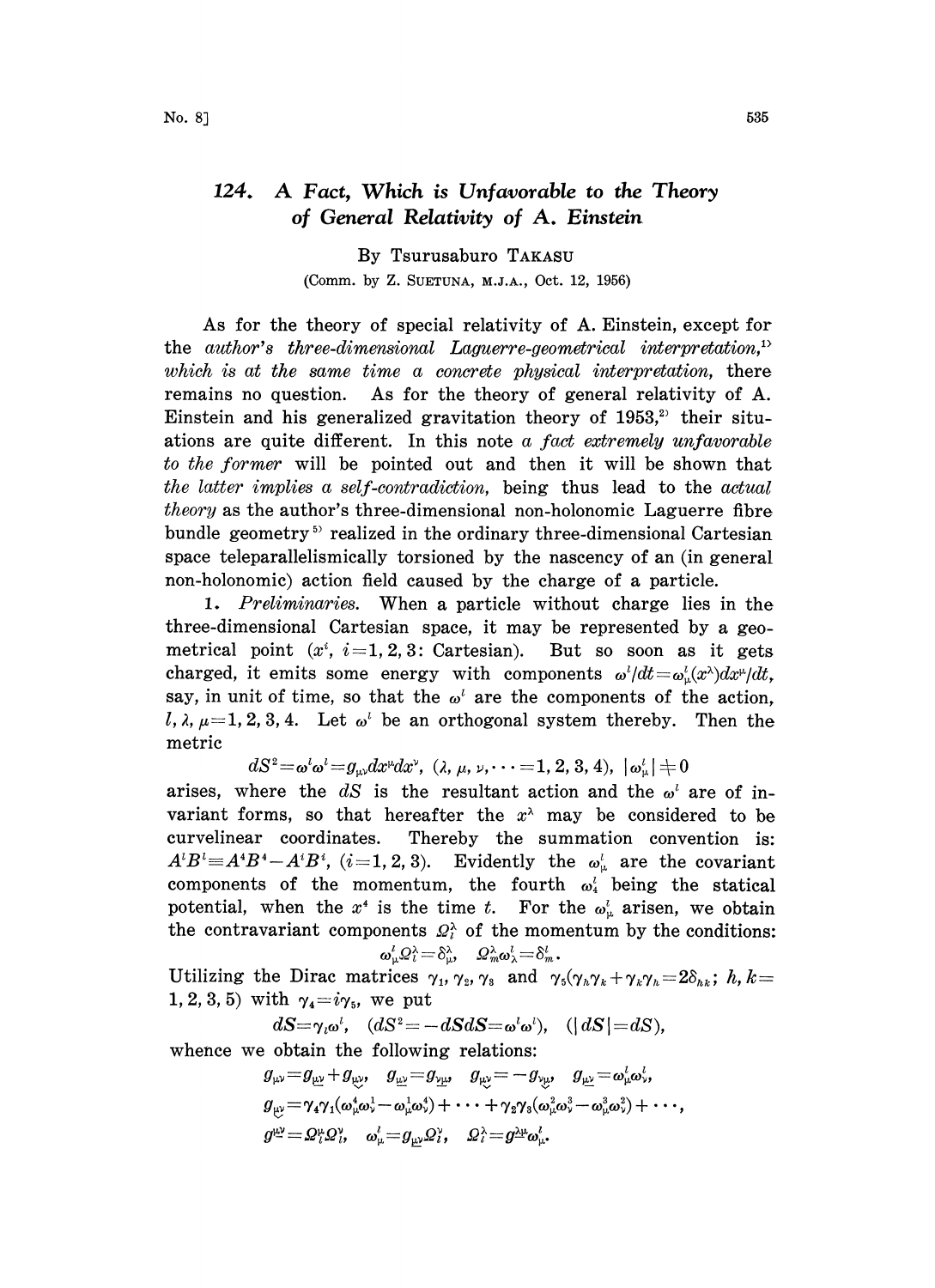536 T. TAKAsu [Vol. 32,

The teleparallelism parameter is

$$
(1) \t\t\t A_{\mu\nu}^{\lambda} = \Omega_t^{\lambda} \frac{\partial \omega_{\mu}^{\prime}}{\partial x^{\nu}} = -\omega_{\mu}^{l} \frac{\partial \Omega_t^{\lambda}}{\partial x^{\nu}}
$$

and we can easily prove the identity:

(2) 
$$
\begin{cases} \lambda \\ \mu \nu \end{cases} = \Lambda_{\mu\nu}^{\lambda} - g^{\lambda\sigma} \Lambda_{\sigma\mu\nu},
$$

where

$$
\varLambda_{\lambda\mu\nu}\equiv\begin{vmatrix}\n\omega^l_\lambda & \omega^l_\mu & \omega^l_\nu \\
\frac{\partial}{\partial x^\lambda} & \frac{\partial}{\partial x^\mu} & \frac{\partial}{\partial x^\nu} \\
\omega^l_\lambda & \omega^l_\mu & \omega^l_\nu\n\end{vmatrix}.
$$

We have  $\begin{cases} \lambda \\ \mu\nu \end{cases} = A_{\mu\nu}^{\lambda}$  when and only when  $\lambda_{\lambda\mu\nu} = 0$ , i.e. when and only when the Pfaffians  $\omega^i$  are all total (holonomic).

2. The momentum vector  $\Omega_t^{\lambda}$  is parallel along the path of the teleparallelism  $\Lambda_{\mu\nu}^{\lambda}$ .

*Proof.* The identity  $A_{\mu\nu}^{\lambda} \equiv -\omega_{\mu}^{i} \frac{\partial Q_{i}^{\lambda}}{\partial r^{\nu}}$  and the condition  $\frac{\partial \Omega_t^{\lambda}}{\partial x^{\nu}} + A_{\mu\nu}^{\lambda} \Omega_t^{\mu} = 0$ 

are reversible. The latter means that

$$
\frac{d\Omega_t^{\lambda}}{dS} + A_{\mu\nu}^{\lambda} \frac{dx^{\nu}}{dS} \Omega_t^{\mu} = 0,
$$

i.e. that the momentum vector  $\Omega_t^{\lambda}$  is parallel along the path

$$
(3) \qquad \qquad \frac{d^2x^{\lambda}}{dS^2} + A^{\lambda}_{\mu\nu}\frac{dx^{\mu}}{dS} \frac{dx^{\nu}}{dS} = 0
$$

of the teleparallelism.

Cor. The momentum vector is tangential to the path of the teleparallelism in three-dimension.

Later the formula (5) yields:  $\frac{dx^{\lambda}}{dS}$ 

This physical fact characterizes the teleparallelism  $A_{\mu\nu}^{\lambda}$  and makes the key for the author's new theory of relativity as a non-holonomic Laguerre fibre bundle geometry realized in the three-dimensional Cartesian space teleparallelismically torsioned by the action field caused by the charge of the particle.

3. A fact, which is extremely unfavorable to the theory of general relativity of A. Einstein

The momentum vector  $\Omega_t^{\lambda}$  is not parallel along the geodesic curves:

$$
\frac{d^2x^{\lambda}}{dS^2} + \begin{cases} \lambda \\ \mu\nu \end{cases} \frac{dx^{\mu}}{dS} \frac{dx^{\nu}}{dS} = 0
$$

based on the  $g_{\mu\nu}(\delta S=0)$  in the space-time as the path of the free particle.

Proof. This fact follows immediately from (2), the Fiesecke's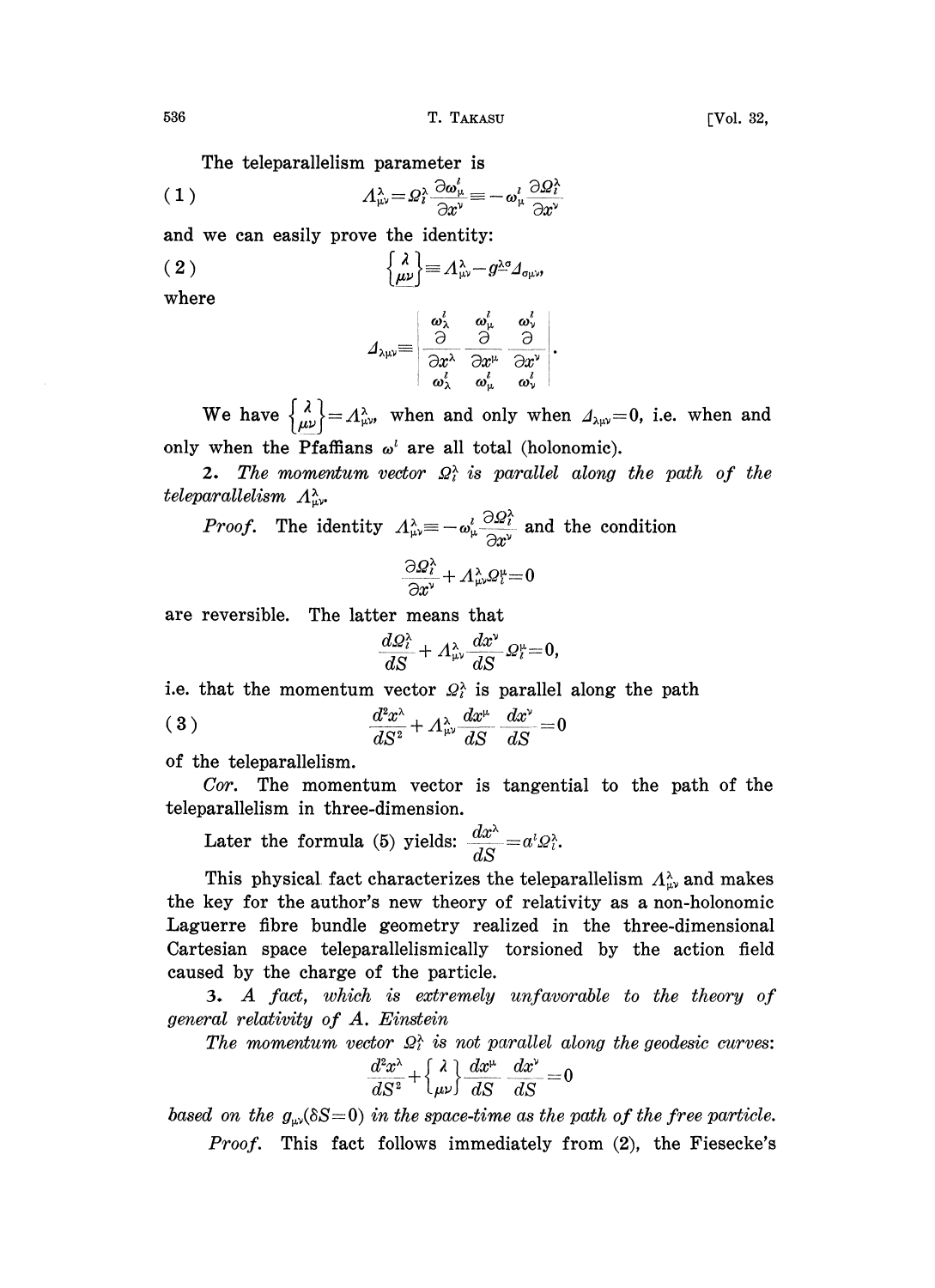condition  $\begin{cases} \lambda \\ \mu\nu \end{cases} = A_{\mu\nu}^{\lambda} + 2\delta_{\mu}^{\lambda}\psi_{\nu}$  for that  $\begin{cases} \lambda \\ \mu\nu \end{cases}$  and  $A_{\mu\nu}^{\lambda}$  may give one and the same parallelism and the fact stated in Art. 2.

Cor. The momentum vector is not tangential to the conjectured path of Einstein of the free particle.

N.B. This fact seems to be *fatal* to the theory of general relativity of A. Einstein.

4. The generalized gravitation theory of A. Einstein of 1953 implies a self-contradiction.

*Proof.* When the  $\omega_{\mu}^{l}$  are purely gravitational, the  $g_{\mu\nu} = \omega_{\lambda}^{l} \omega_{\nu}^{l}$  and the

$$
g_{\mu\nu} = \gamma_4 \gamma_1 (\omega_\mu^4 \omega_\nu^1 - \omega_\mu^1 \omega_\nu^4) + \cdots + \gamma_2 \gamma_3 (\omega_\mu^2 \omega_\nu^3 - \omega_\mu^3 \omega_\nu^2) + \cdots
$$

must also be purely gravitational contrary to the Einstein's conjecture, that the  $g_{\mu\nu}$  are electromagnetic.

5. Conclusion

(1) The path of a free charged particle must be the path of the teleparallelism corresponding to the momentum  $\mathbf{\omega}_{\mu}^{l}$  arisen by the charge. 2) The radii of the energy front generalized sphere must also be the paths of the same teleparallelism. (3) The receptacle of the physical phenomena is the ordinary three-dimensional Cartesian space; only that it gets teleparallelismical torsion by the charge of the particle.  $(4)$  The paths of the teleparallelism behave as for meet and join like straight lines as their equations

(4) 
$$
\frac{d}{dS}\frac{\omega^{i}}{dS} \equiv \omega_{\sigma}^{i} \left( \frac{d^{2}x^{\sigma}}{dS^{2}} + A_{\mu\nu}^{\sigma} \frac{dx^{\mu}}{dS} \frac{dx^{\nu}}{dS} \right) = 0
$$

shows:

(5) 
$$
\xi^{l} \equiv \int_{0}^{s} \frac{\omega^{l}}{dS} dS = a^{l}S, \quad (a^{l}a^{l} = 1).
$$

It is the solution of the principle of least action (as well as of least action function):  $\delta S=0$  for the variable parameters ( $\xi^i$  and)  $\omega^i/dS$ , (cyclic case!).  $(5)$  The equations of motion  $(3)$  represent generalized homocentric systems.

Thus we are lead to the

COnCLUSiOn. The A. Einstein's theory of general relativity must be replaced by the author's as a three-dimensional non-holonomic Laguerre fibre bundle geometry<sup>133-55</sup> of the second kind  $(20$ -dimensional in abstract sense) realized in the ordinary three-dimensional Cartesian space, the energy front generalized spheres with the paths of the teleparallelism under consideration as generalized radii being taken as spatial elements. It proves extreme naturality in describing physical phenomena. It is equally supported by the three well-known observational data, which have supported the Einstein's theory, because the related well-known equation